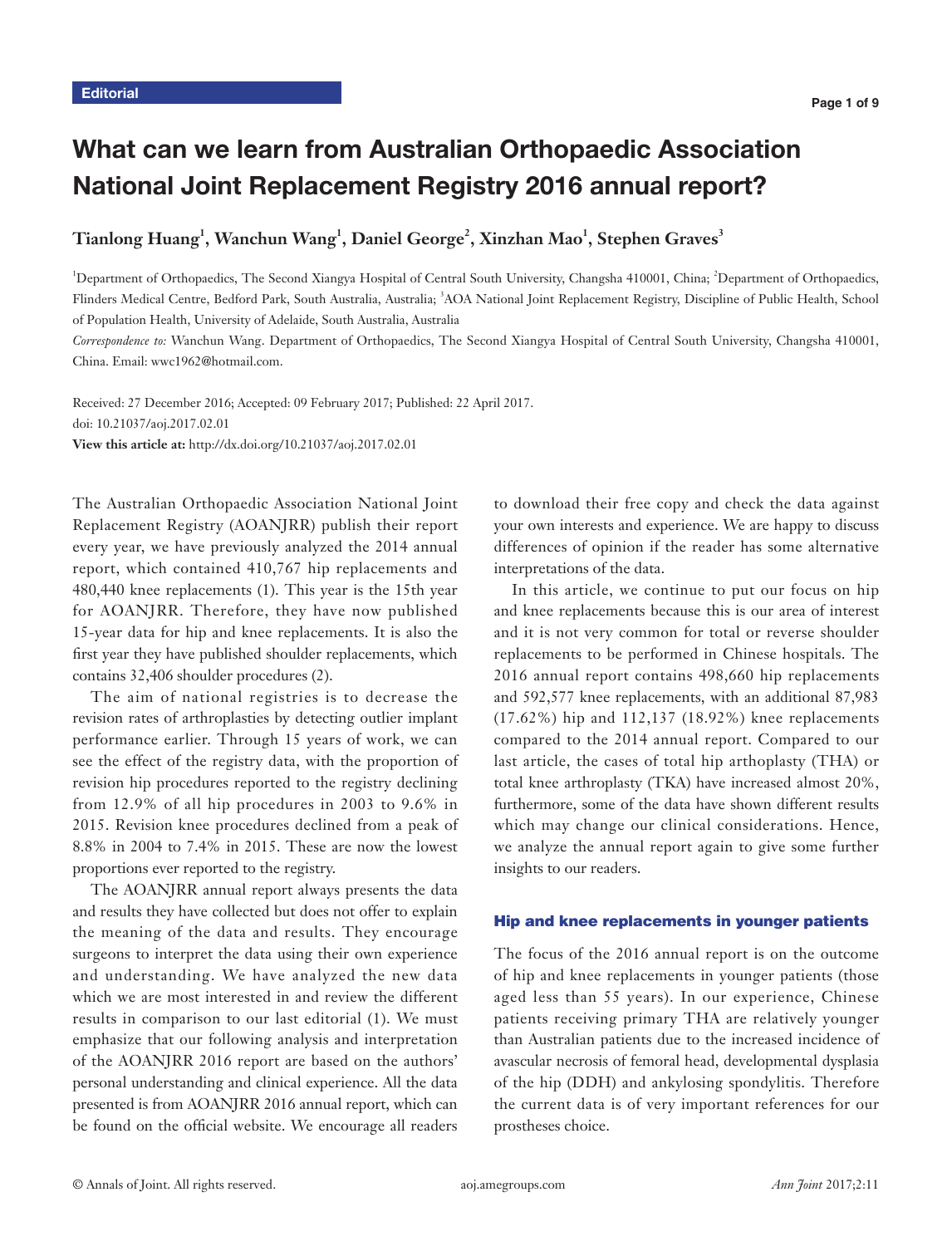| Fixation   | N revised | N total | 1 vr          | 3 vrs                    | 5 vrs         | 7 vrs         | 10 vrs                   | 15 vrs                   |
|------------|-----------|---------|---------------|--------------------------|---------------|---------------|--------------------------|--------------------------|
| Cemented   | 69        | 845     | 1.3(0.7, 2.4) | 2.3(1.4, 3.6)            | 3.5(2.4, 5.0) | 4.7(3.3, 6.5) | 8.2(6.2, 10.8)           |                          |
| Cementless | 938       | 24.885  | 1.5(1.3, 1.7) | 2.7(2.5, 2.9)            | 3.5(3.2, 3.8) | 4.3(4.0, 4.6) | 5.5(5.1, 5.9)            | 8.9(7.9, 10.0)           |
| Hybrid     | 203       | 5.226   | 1.2(0.9, 1.5) | 2.0(1.6, 2.4)            | 2.9(2.4, 3.4) | 4.3(3.6, 5.1) | 6.3(5.4, 7.4)            | 11.7(9.2, 14.8)          |
| Total      | .210      | 30.956  |               | $\overline{\phantom{a}}$ | -             | -             | $\overline{\phantom{a}}$ | $\overline{\phantom{a}}$ |

**Table 1** Cumulative percent revision of primary total conventional hip replacement in patients aged <55 years by fixation (primary diagnosis OA)

All procedures using metal/metal prostheses with head size larger than 32 mm have been excluded.



**Figure 1** Cumulative percent revision of primary total conventional hip replacement in patients aged <55 years by fixation (primary diagnosis OA).

The revision rate of hip and knee arthroplasty in younger patients is a major focus of 2016 AOANJRR annual report. It is believed that younger patients have higher rates of revision. The purpose of this analysis is to provide information on how best to optimize the outcome of these procedures in this patient population (aged less than 55 years).

In the 2016 AOANJRR annual report, there are 43,380 patients whose age was less than 55 years up to and including 31 December 2015, which constitutes about 13.1% of cases for all primary THA. Compared to the data from 2003, the total number of THA procedures has increased by 96.2%, while the percentage of cases aged under 55 increased from 11.7% to 13.1%. From these data, we can infer that the growth of THA's has not been due to broadening the operative indications.

The major indications for THA in the less than 55-year old age group are osteoarthritis (OA) (78.04%), avascular necrosis of the femoral head (8.71%) and DDH (6.41%). The revision rates over 10 and 15 years in the less than 55-year age group (with the primary diagnosis of OA) are 5.8% and 9.9%, compared to 5.1% and 8.0% revision rate for all age groups (with the same primary diagnosis of OA).

We feel that age does not have a significant impact on the revision rate. For femoral neck fractures in young patients, some surgeons choose THA as first line treatment when the fracture is comminuted and displaced where the surgeon feels that nonunion and necrosis of femoral head are highly likely. The data implies that it should not be the first line treatment as the revision rates over 3 and 10 years are 6.2% and 15.5% respectively. This implies the results of THA for femoral neck fractures is not as good as perhaps some surgeons believe and possibly could be deferred following a trial of less invasive treatments.

In this group of patients, most THA are cementless (80.4%), Hybrid and cemented THA are performed less frequently (16.9% and 2.7% respectively) (*Table 1*). The revision rate at 10 years was 5.5% for cementless, 6.3% for hybrid and 8.2% for cemented and the revision rate at 15 years was 8.9% for cementless and 11.7% for hybrid (*Table 1,Figure 1*). Interestingly, there is no difference in the revision rate with different types of fixation when non-XLPE (cross-linked polyethylene) is excluded from the analysis (*Table 2,Figure 2*). This result implies non-XLPE may be the major problem in THA, XLPE is more important than the fixation choice. Considering the situation in China, we strongly recommend all total hip replacements not to use non-XLPE bearing.

In the 2016 AOANJRR report, there are 2,579 THA in the less than 55-year age group with the primary indication being DDH. The revision rate after 10 and 15 years in this group was 5.7% and 9.9% respectively (*Table 3, Figure 3*), compared to 5.8% and 9.9% revision rates in the same age group with a primary indication being OA. This result implies that while the procedure is technically challenging for the surgeon, the outcomes are comparable to other that for primary OA (*Table 4,Figure 4*). We interpret this data as an indication for THA for all patients who have met the operative indications for THA, following maturation of the osteoepiphysis, with age not being a direct contraindication.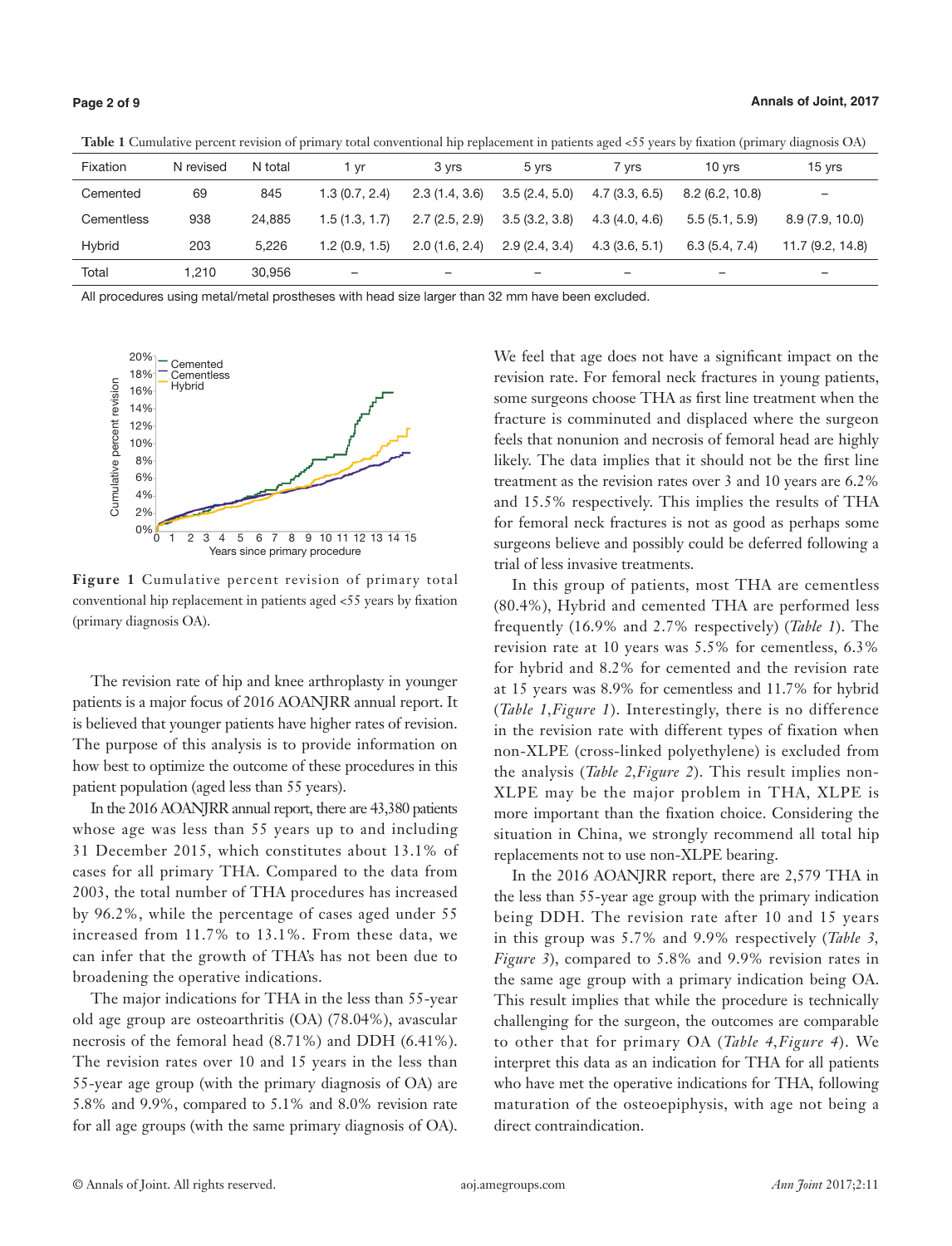### **Annals of Joint, 2017 Page 3 of 9**

Table 2 Cumulative percent revision of primary total conventional hip replacement in patients aged <55 years by fixation (primary diagnosis OA, excluding non XLPE)

| Fixation   | N revised | N total | 1 vr          | 3 vrs         | 5 vrs                    | 7 vrs         | 10 vrs        | 15 yrs                   |
|------------|-----------|---------|---------------|---------------|--------------------------|---------------|---------------|--------------------------|
| Cemented   | 4         | 199     | 1.5(0.5, 4.7) | 1.5(0.5, 4.7) | 2.5(0.9, 6.9)            | -             | -             | $\overline{\phantom{0}}$ |
| Cementless | 821       | 23.795  | 1.5(1.4, 1.7) | 2.6(2.4, 2.9) | 3.4(3.2, 3.7)            | 4.2(3.9, 4.5) | 5.2(4.8, 5.6) | 7.0(6.2, 8.0)            |
| Hybrid     | 137       | 4.662   | 1.2(1.0, 1.6) | 1.9(1.6, 2.4) | 2.7(2.2, 3.3)            | 3.8(3.1, 4.6) | 5.2(4.2, 6.4) | $\overline{\phantom{0}}$ |
| Total      | 962       | 28.656  | -             | -             | $\overline{\phantom{0}}$ | -             | -             | -                        |

All procedures using metal/metal prostheses with head size larger than 32 mm have been excluded.





**Figure 2** Cumulative percent revision of primary total conventional hip replacement in patients aged <55 years by fixation (primary diagnosis OA, excluding non XLPE).

**Figure 3** Cumulative percent revision of primary total conventional hip replacement in patients aged <55 years (primary diagnosis DDH).

| Table 3 Cumulative percent revision of primary total conventional hip replacement in patients aged <55 years (primary diagnosis DDH) |  |  |  |  |  |  |
|--------------------------------------------------------------------------------------------------------------------------------------|--|--|--|--|--|--|
|--------------------------------------------------------------------------------------------------------------------------------------|--|--|--|--|--|--|

| Hip class          | N revised | N total | vr | 3 vrs                    | 5 vrs                    | <b>vrs</b>               | 10 vrs                   | 14 yrs                                                                                           |
|--------------------|-----------|---------|----|--------------------------|--------------------------|--------------------------|--------------------------|--------------------------------------------------------------------------------------------------|
| Total conventional | 120       | 2.579   |    |                          |                          |                          |                          | $2.0(1.5, 2.6)$ $3.0(2.3, 3.7)$ $3.6(2.9, 4.4)$ $4.4(3.6, 5.4)$ $5.7(4.6, 6.9)$ $9.9(7.8, 12.7)$ |
| Total              | 120       | 2.579   | -  | $\overline{\phantom{0}}$ | $\overline{\phantom{0}}$ | $\overline{\phantom{a}}$ | $\overline{\phantom{a}}$ | $\overline{\phantom{0}}$                                                                         |

All procedures using metal/metal prostheses with head size larger than 32 mm have been excluded.

In the 2016 AOANJRR annual report, there are 33,897 TKA patients who were less than 55 years of age up to and including 31 December 2015, which is about 7.0% of the total cases for primary TKA. Compared to the data from 2003, the total number of TKA cases has increased 130.4%, but the percentage in this age group only increased from 6.8% to 7.0%. From this data, we can again infer that the growth of overall TKA was not from broadening the surgical indications.

The major indications for TKA were OA (93.7%) and rheumatoid arthritis (3.6%) (*Table 5*). The revision rate after 10 and 15 years in the less than 55 years age group with OA as the primary diagnosis was 10.9% and 15.7%

respectively (*Table 6*). This is in comparison to 5.3% and 7.3% for 10 and 15 year revision rates in all age groups (*Table 7*). Unlike the results for THA, age appears to have a greater impact on revision rates. The long-term results of TKA in younger patients are not as promising as the results for THA, meaning greater work should be done to prevent of delay the requirement for TKA in the young age groups.

In this age group, there are four factors which will affect the revision rate. Minimally stabilized prostheses (*Table 8,Figure 5*), XLPE (*Table 9,Figure 6*), patellar resurfacing (*Table 10,Figure 7*) and computer navigation (*Table 11,Figure 8*) were associated with lower rates of revision. Other factors such as prostheses fixation,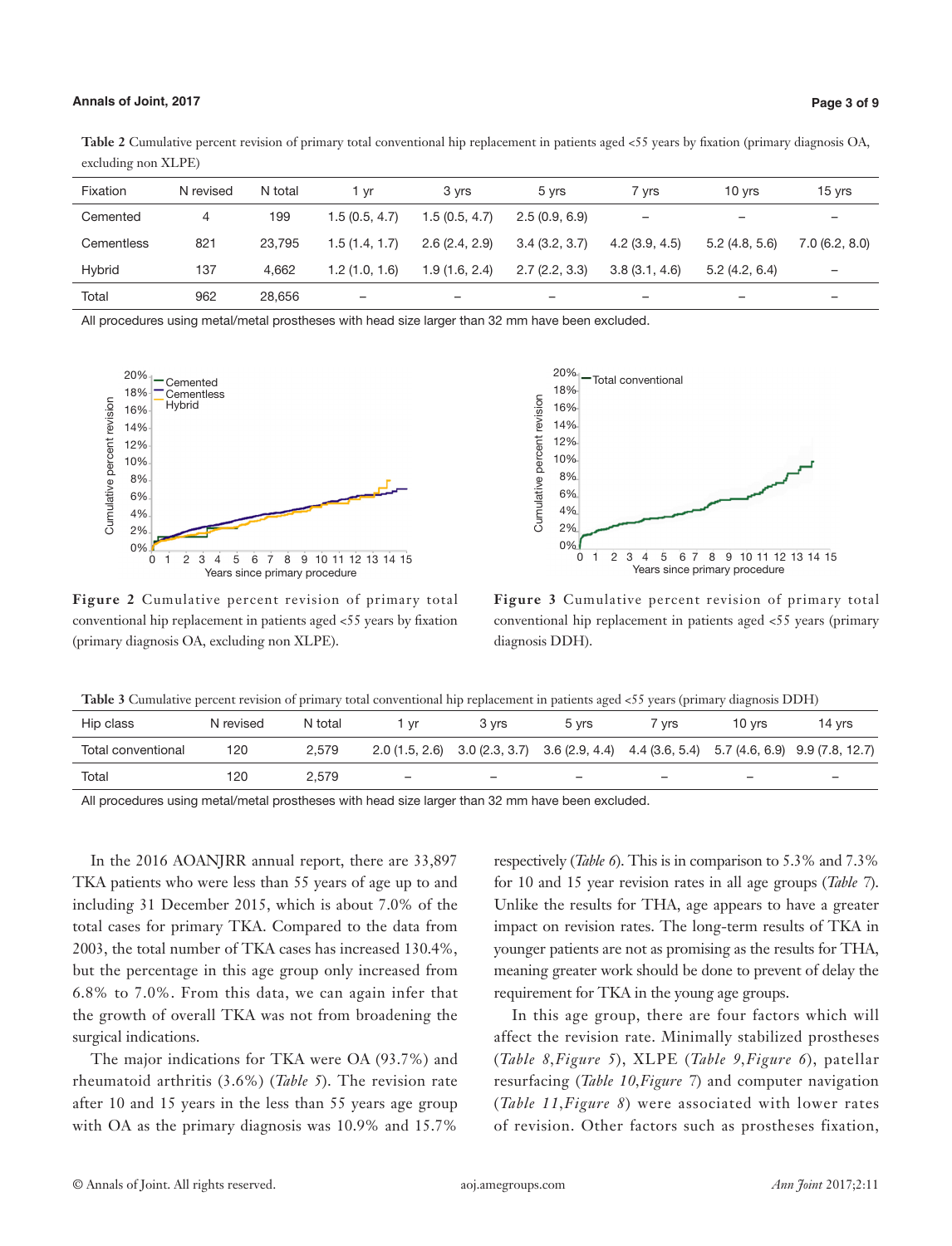| Hip class          | N revised | N total | vr                       | 3 vrs                           | 5 vrs  | <b>vrs</b>     | 10 vrs        | 15 vrs         |
|--------------------|-----------|---------|--------------------------|---------------------------------|--------|----------------|---------------|----------------|
| Total conventional | 1.210     | 30,956  | 1.4 (1.3, 1.6)           | $2.5(2.4, 2.7)$ $3.4(3.2, 3.6)$ |        | 4.3 (4.0, 4.6) | 5.8(5.4, 6.2) | 9.9(9.0, 11.0) |
| Total              | 1.210     | 30.956  | $\overline{\phantom{0}}$ | -                               | $\sim$ | -              | -             | -              |

**Table 4** Cumulative percent revision of primary total conventional hip replacement in patients aged <55 years (primary diagnosis OA)

All procedures using metal/metal prostheses with head size larger than 32 mm have been excluded



**Figure 4** Cumulative percent revision of primary total conventional hip replacement in patients aged <55 years (primary diagnosis OA).

bearing mobility, image derived instrumentation (IDI) have no difference in 10-year survivorship. Of course, prostheses choice also highly affects the revision rate. There are 17 prosthesis combinations which have 10-year revision rate data, only three of the 17 combinations have less than 10% revision rate at the 10-year follow-up. They are Nexgen CR with Nexgen, Nexgen CR Flex with Nexgen and PFC Sigma PS with MBT.

### Ten- and 15-year prosthesis outcomes

This year is the 15th year for the AOANJRR. They have now published 15 years of data for hip and knee replacements and their revisions. In these reports, the

| Table 5 Primary diagnosis of primary total knee replacement by age |        |        |         |           |         |        |  |  |  |  |  |
|--------------------------------------------------------------------|--------|--------|---------|-----------|---------|--------|--|--|--|--|--|
|                                                                    |        | $<$ 55 |         | $\geq 55$ | Total   |        |  |  |  |  |  |
| Primary diagnosis                                                  | N      | Col, % | N       | Col, %    | N       | Col, % |  |  |  |  |  |
| Osteoarthritis                                                     | 31,774 | 93.7   | 450,599 | 97.8      | 482,373 | 97.5   |  |  |  |  |  |
| Rheumatoid arthritis                                               | 1,228  | 3.6    | 5,846   | 1.3       | 7,074   | 1.4    |  |  |  |  |  |
| Other inflammatory arthritis                                       | 331    | 1.0    | 2,102   | 0.5       | 2,433   | 0.5    |  |  |  |  |  |
| Osteonecrosis                                                      | 121    | 0.4    | 1,500   | 0.3       | 1,621   | 0.3    |  |  |  |  |  |
| Tumor                                                              | 358    | 1.1    | 249     | 0.1       | 607     | 0.1    |  |  |  |  |  |
| Fracture                                                           | 30     | 0.1    | 253     | 0.1       | 283     | 0.1    |  |  |  |  |  |
| Chondrocalcinosis                                                  |        | 0      | 19      | 0         | 20      | 0      |  |  |  |  |  |
| Other                                                              | 54     | 0.2    | 106     | 0         | 160     | 0      |  |  |  |  |  |
| Total                                                              | 33,897 | 100.0  | 460,674 | 100.0     | 494,571 | 100.0  |  |  |  |  |  |

**Table 6** Cumulative percent revision of primary total knee replacement in patients aged <55 years (primary diagnosis OA)

| Type of primary | N revised | N total | . vr                     | 3 vrs                    | 5 vrs                    | <b>Vrs</b> | 10 vrs                                                                                          | 15 vrs                   |
|-----------------|-----------|---------|--------------------------|--------------------------|--------------------------|------------|-------------------------------------------------------------------------------------------------|--------------------------|
| Total knee      | 2.300     | 31.774  |                          |                          |                          |            | 1.7 (1.6, 1.9) 5.1 (4.8, 5.4) 7.0 (6.7, 7.3) 8.5 (8.1, 8.9) 10.9 (10.4, 11.4) 15.7 (14.2, 17.3) |                          |
| Total           | 2.300     | 31.774  | $\overline{\phantom{0}}$ | $\overline{\phantom{a}}$ | $\overline{\phantom{a}}$ | -          | $\overline{\phantom{a}}$                                                                        | $\overline{\phantom{a}}$ |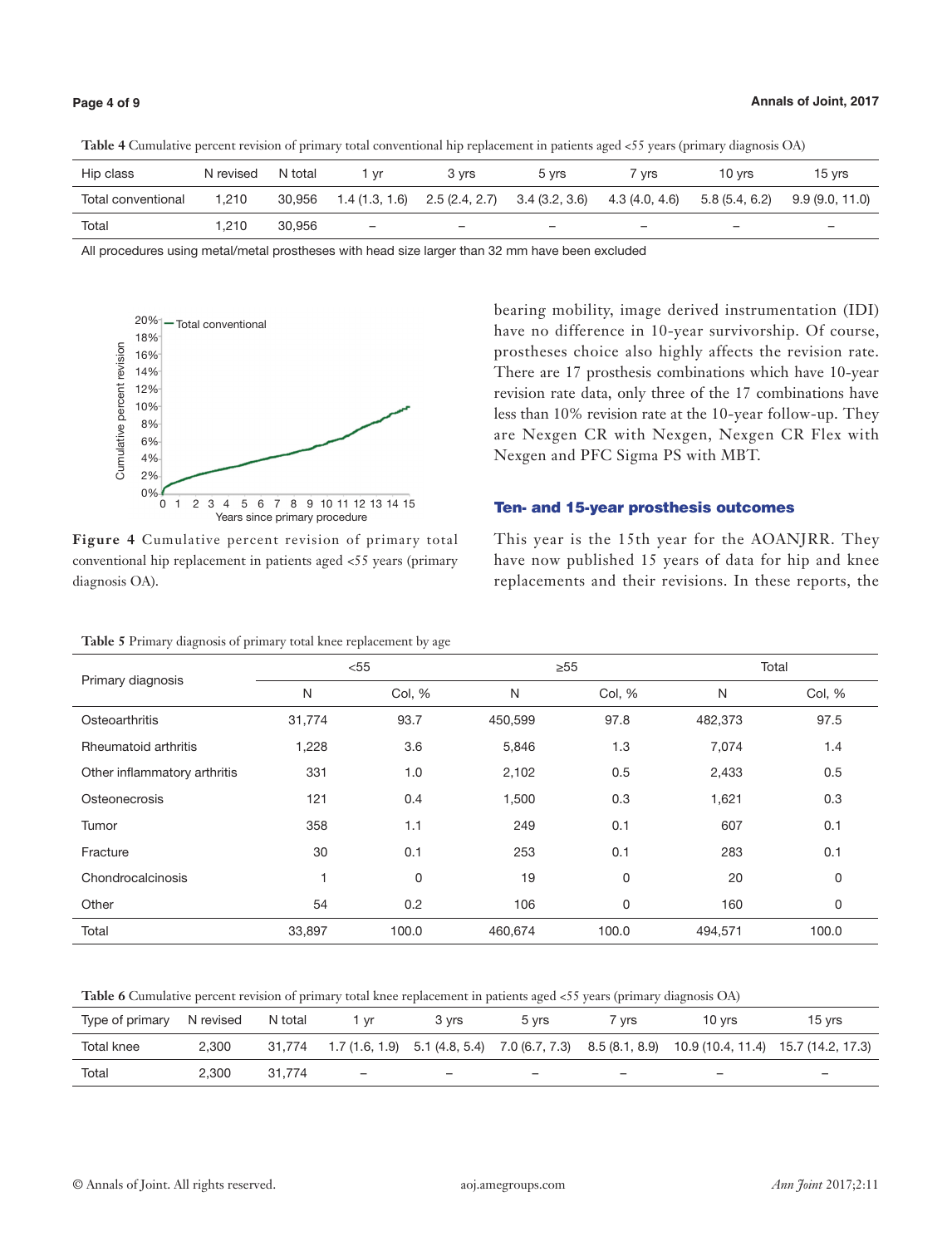| Primary diagnosis               | N revised | N total | 1 yr          | 3 yrs         | 5 yrs           | 7 yrs         | $10$ yrs                            | 15 yrs                   |
|---------------------------------|-----------|---------|---------------|---------------|-----------------|---------------|-------------------------------------|--------------------------|
| Osteoarthritis                  | 17.213    | 482.373 | 1.0(1.0, 1.1) | 2.7(2.7, 2.8) | 3.6(3.6, 3.7)   | 4.4(4.3, 4.4) | 5.3(5.2, 5.4)                       | 7.3(7.1, 7.6)            |
| Rheumatoid arthritis            | 246       | 7.074   | 1.0(0.8, 1.3) | 2.3(1.9, 2.6) | 2.9(2.5, 3.3)   | 3.9(3.4, 4.5) | 4.8(4.2, 5.5)                       | 6.8(5.4, 8.5)            |
| Other inflammatory<br>arthritis | 102       | 2.433   | 1.5(1.1, 2.1) | 3.3(2.6, 4.2) | 4.2(3.4, 5.2)   | 5.0(4.0, 6.1) | 6.4(5.2, 8.0)                       |                          |
| Osteonecrosis                   | 74        | 1.621   | 1.1(0.7, 1.8) | 3.7(2.8, 4.8) | 4.9(3.8, 6.3)   | 5.6(4.4, 7.1) | 6.4(5.0, 8.2)                       |                          |
| Other                           | 96        | 1.070   | 2.4(1.6, 3.7) | 7.7(6.1, 9.9) | 10.4(8.3, 13.0) |               | 12.6 (10.1, 15.7) 16.3 (12.9, 20.6) | $\overline{\phantom{0}}$ |
| Total                           | 17.730    | 494.571 | -             |               |                 |               |                                     |                          |

**Table 7** Cumulative percent revision of primary total knee replacement by primary diagnosis

Only primary diagnoses with over 1,000 procedures have been listed.

**Table 8** Cumulative percent revision of primary total knee replacement in patients aged <55 years by stability (primary diagnosis OA)

| Stability               | N revised | N total | 1 yr          | 3 yrs          | 5 yrs                                             | 7 yrs             | 10 yrs            | $15$ yrs          |
|-------------------------|-----------|---------|---------------|----------------|---------------------------------------------------|-------------------|-------------------|-------------------|
| Fully stabilised        | 17        | 242     | 3.1(1.4, 6.9) | 9.3(5.4, 15.8) | $\overline{\phantom{0}}$                          |                   |                   | -                 |
| Hinged                  | 13        | 73      |               |                | 4.2 (1.4, 12.4) 15.8 (8.8, 27.6) 15.8 (8.8, 27.6) | 19.2 (10.7, 33.0) |                   |                   |
| Minimally<br>stabilised | 1.630     | 22,817  | 1.5(1.4, 1.7) | 4.8(4.5, 5.1)  | 6.7(6.4, 7.1)                                     | 8.1(7.7, 8.6)     | 10.5 (9.9, 11.0)  | 14.8 (13.5, 16.2) |
| Posterior<br>stabilised | 638       | 8.631   | 2.2(1.9, 2.5) | 5.6(5.1, 6.1)  | 7.4(6.8, 8.1)                                     | 9.2(8.5, 10.0)    | 12.1 (11.0, 13.2) |                   |
| Total                   | 2.298     | 31.763  |               |                |                                                   |                   |                   |                   |

Excluding 11 procedures with unknown stability.



**Figure 5** Cumulative percent revision of primary total knee replacement in patients aged <55 years by stability (primary diagnosis OA).

number of individual combinations of femoral and acetabular hip prostheses with 10-year outcomes has increased by 20.3%. There are 71 femoral and acetabular combinations with 10-year outcome data; these prosthesis combinations account for 62.3% of all primary THA. Checking the 10-year outcome data, we find only seven combinations with a revision rate less than 3%, they are the Alloclassic with Trilogy (1.9%), Exeter V40 with Mallory-Head (2.9%), MS 30 with Fitmore (2.5%), MS 30 with Low Profile Cup (2.4%), Natural Hip with Allofit (1.9%), Summit with Pinnacle (2.8%) and Synergy with Trident (Shell) (3.0%). In these seven prosthesis combinations, Natural Hip with Allofit and Synergy with Trident (Shell) have not had any reported use in primary THA in the 2015 annual report, this also means these two combinations have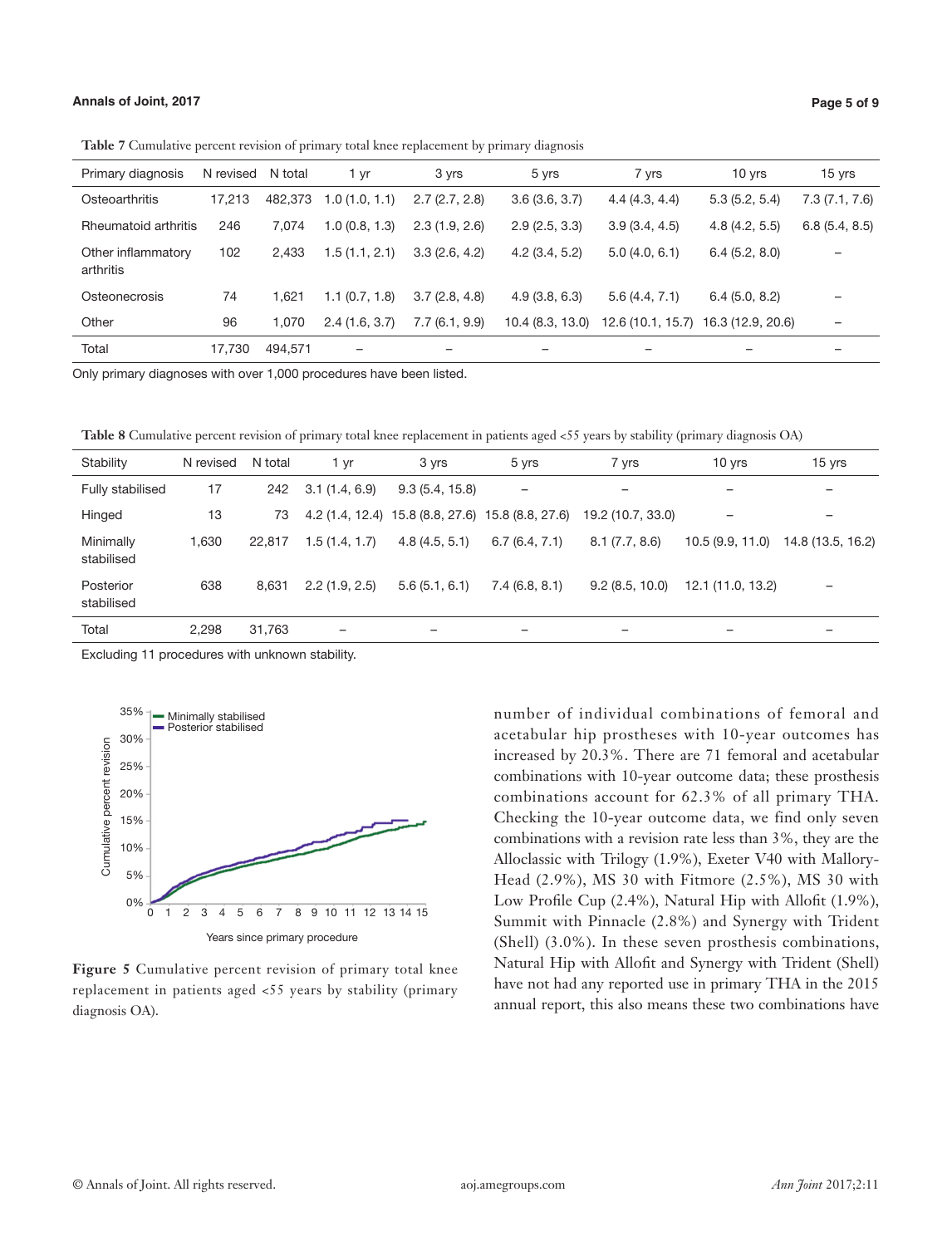|                      |           |         | .             | $-$           |                |                          |                                     | .      |
|----------------------|-----------|---------|---------------|---------------|----------------|--------------------------|-------------------------------------|--------|
| Polyethylene<br>type | N revised | N total | i vr          | 3 yrs         | 5 vrs          | 7 vrs                    | 10 vrs                              | 15 yrs |
| Non XLPE             | 1.985     | 22.673  | 1.8(1.7, 2.0) | 5.6(5.3, 5.9) | 7.6 (7.2, 8.0) | $9.2$ (8.7, $9.6$ )      | 11.7 (11.1, 12.2) 16.5 (15.0, 18.1) |        |
| <b>XLPE</b>          | 314       | 9.092   | 1.4(1.1, 1.6) | 3.6(3.2, 4.1) | 4.9(4.3, 5.5)  | 5.6(5.066.4)             | 7.2(6.1, 8.6)                       | -      |
| Total                | 2.299     | 31765   | -             | -             |                | $\overline{\phantom{0}}$ | $\overline{\phantom{0}}$            | -      |

**Table 9** Cumulative percent revision of primary total knee replacement in patients aged <55 years by polyethylene type (primary diagnosis OA)

Excluding nine procedures with unknown bearing surface.



**Figure 6** Cumulative percent revision of primary total knee replacement in patients aged <55 years by polyethylene type (primary diagnosis OA).



**Figure 7** Cumulative percent revision of primary total knee replacement in patients aged <55 years by patella usage (primary diagnosis OA).

|  | Table 10 Cumulative percent revision of primary total knee replacement in patients aged <55 years by patella usage (primary diagnosis OA) |  |  |  |  |  |
|--|-------------------------------------------------------------------------------------------------------------------------------------------|--|--|--|--|--|
|--|-------------------------------------------------------------------------------------------------------------------------------------------|--|--|--|--|--|

| Patella usage | N revised | N total | 1 vr          | 3 vrs          | 5 vrs                    | 7 vrs          | 10 vrs                                          | 15 vrs            |
|---------------|-----------|---------|---------------|----------------|--------------------------|----------------|-------------------------------------------------|-------------------|
| Patella used  | 940       | 15.245  | 1.5(1.3, 1.7) | 4.3 (4.0, 4.7) | 6.2(5.7, 6.7)            | 7.6 (7.1, 8.1) | 10.2 (9.5, 11.0)                                | 13.7 (12.4, 15.1) |
| No patella    | 1.360     | 16.529  | 1.9(1.7, 2.1) | 5.8 (5.4, 6.2) |                          |                | 7.7 (7.2, 8.2) 9.3 (8.7, 9.8) 11.6 (10.9, 12.3) | 16.8 (14.8, 19.1) |
| Total         | 2.300     | 3.1774  | -             | -              | $\overline{\phantom{a}}$ | -              | -                                               | -                 |

achieved only 10-year outcome data.

There are 46 total knee replacement combinations with 10-year outcome data, these prosthesis combinations accounts for 78.9% of all primary TKA. Checking the 10-year outcome data, we find only six combinations with revision rates less than 4%, they are the Nexgen CR with Nexgen (3.0%), Nexgen CR Flex with Nexgen (2.9%), Nexgen CR Flex with Nexgen TM CR (3.1%), PFC Sigma CR with AMK Duofix (3.2%), PFC Sigma CR with PFC Sigma (3.5%), and Triathlon CR with Triathlon (3.4%). In these six combinations, PFC Sigma CR with AMK Duofix has only outcome data for the previous 10 years.

There are 7 hips (*Table 12*) and 14 knees (*Table 13*) prosthesis combinations with 15-year outcome data, only

Secur-Fit Plus with Trident (Shell) (4.3%) in THA and Nexgen CR with Nexgen (4.5%) in TKA have less than a 5% revision rate. Interestingly, the 10-year revision rate for the combination of Secur-Fit Plus with Trident (Shell) is 3.2%, was not the best combination in the 10-year outcome data.

### New prostheses choice

Some surgeons prefer short femoral stems for the patients because it is thought to preserve the proximal femur bone. These types of femoral stems are called mini stems in AOANJRR reports. There have been 2,102 procedures using mini stems undertaken for OA, which is less than 1% of all THA. The 10-year revision rate for a mini stem is 6.6%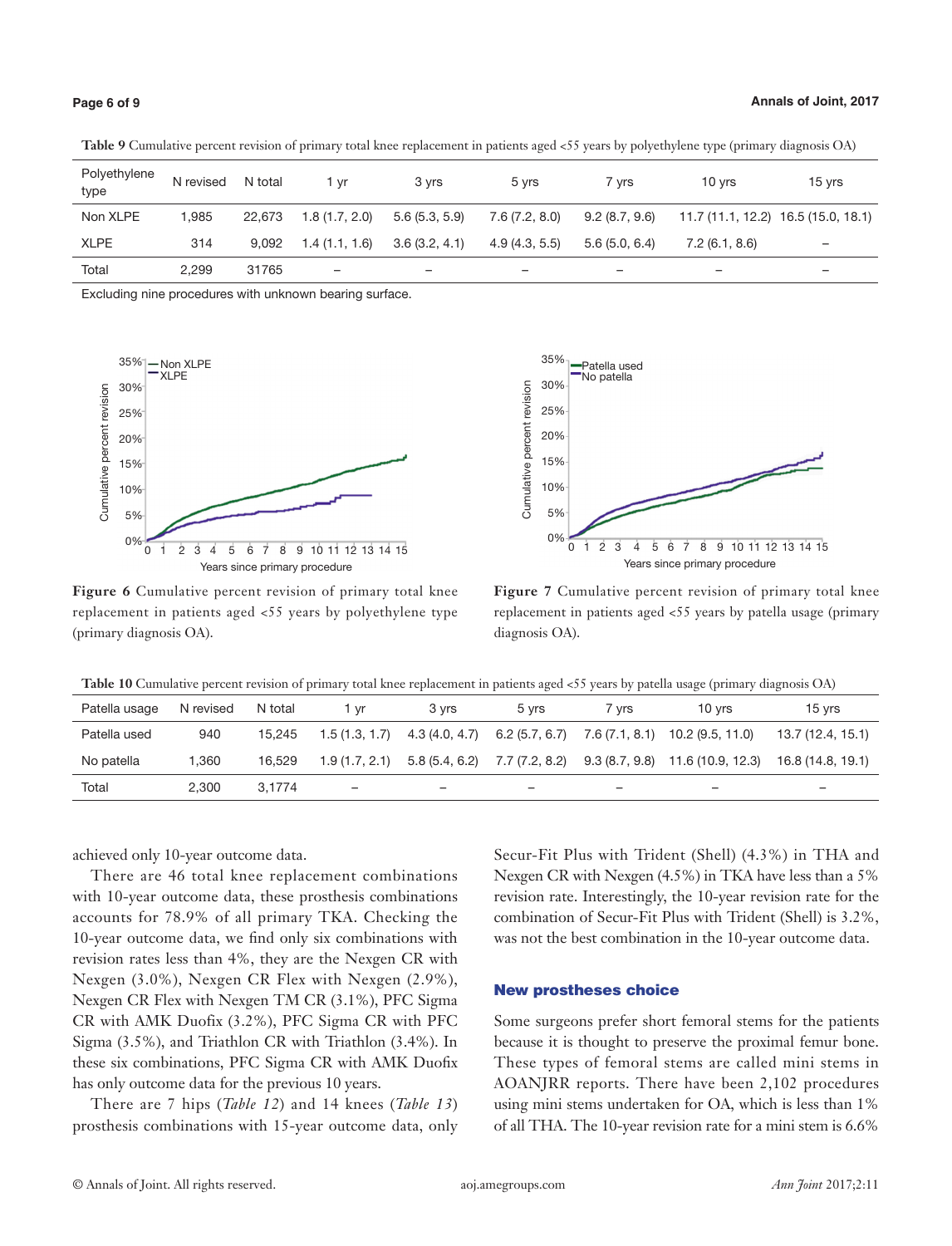Table 11 Cumulative percent revision of primary total knee replacement in patients aged <55 years by computer navigation (primary diagnosis OA, revision for loosening/lysis)

| Computer navigation | N revised | N total | 1 vr                     | 3 vrs | 5 vrs                                                                                                 | 7 vrs                    | 10 vrs | 15 yrs                   |
|---------------------|-----------|---------|--------------------------|-------|-------------------------------------------------------------------------------------------------------|--------------------------|--------|--------------------------|
| Computer navigated  | 71        | 5.661   |                          |       | $0.2$ (0.1, 0.4) 1.1 (0.8, 1.4) 1.7 (0.8, 1.4) 2.5 (1.9, 3.3) 3.1 (2.2, 3.3)                          |                          |        | $\overline{\phantom{0}}$ |
| Non navigated       | 690       | 26.113  |                          |       | 0.4 $(0.4, 0.5)$ 1.5 $(1.4, 1.7)$ 1.5 $(1.4, 1.7)$ 2.9 $(2.7, 3.2)$ 4.0 $(3.7, 4.4)$ 6.9 $(5.8, 8.4)$ |                          |        |                          |
| Total               | 761       | 31.774  | $\overline{\phantom{0}}$ | -     | $\overline{\phantom{0}}$                                                                              | $\overline{\phantom{0}}$ | -      | -                        |



**Figure 8** Cumulative percent revision of primary total knee replacement in patients aged <55 years by computer navigation (primary diagnosis OA, revision for loosening/lysis).

compared to 5.1% for other femoral stems. However, there is not yet a difference in outcomes when a mini stem is used (*Figure 9*). This result means that mini stems can still be used in patients who meet the indications.

Modular femoral stems are widely used for some difficult cases especially in DDH patients because it enables the surgeons to have increased choice with femoral neck version, offset and leg length. This type of femoral stem is called femoral stems with exchangeable necks in the AOANJRR reports. There have been 9,745 procedures using femoral stems with exchangeable necks undertaken for OA. The 10-year revision rate for this type of stem is 9.3% compared to 4.9% for fixed neck stems, which is almost twice the revision rate compared to fixed neck stems

| Femoral stem   | Acetabular<br>component | N revised N total |        | <b>THR</b> | Fermoral | Acetabular | Other | 5 yrs         | 10 yrs           | $15$ yrs         |
|----------------|-------------------------|-------------------|--------|------------|----------|------------|-------|---------------|------------------|------------------|
| Exeter         | Vitalock*               | 54                | 1,076  | 6          | 10       | 22         | 16    | 2.3(1.5, 3.4) | 4.6(3.4, 6.1)    | 6.3(4.8, 8.3)    |
| Mallory-head   | Mallory-Head            | 141               | 2,812  | 13         | 12       | 45         | 71    | 3.0(2.4, 3.7) | 5.0(4.1, 6.1)    | 9.8(7.9, 12.2)   |
| Omnifit        | Secur-Fit*              | 74                | 716    | 7          | 20       | 17         | 30    | 6.2(4.6, 8.2) | 10.0 (7.9, 12.6) | 12.4 (9.9, 15.5) |
| Omnifit        | Trident (Shell)         | 121               | 3,497  | 12         | 28       | 20         | 61    | 3.1(2.5, 3.7) | 3.9(3.2, 4.7)    | 5.5(4.0, 7.4)    |
| Secur-fit plus | Trident (Shell)         | 146               | 5,182  | 11         | 38       | 35         | 62    | 2.2(1.8, 2.6) | 3.2(2.7, 3.8)    | 4.3(3.4, 5.4)    |
| Spectron EF    | Reflection<br>(Shell)   | 225               | 4,564  | 46         | 72       | 35         | 72    | 2.7(2.2, 3.3) | 5.7(4.9, 6.6)    | 10.3(8.6, 12.3)  |
| Synergy        | Reflection<br>(Shell)   | 271               | 7,238  | 23         | 52       | 92         | 104   | 2.5(2.2, 2.9) | 3.9(3.4, 4.4)    | 6.3(5.1, 7.9)    |
| Total          |                         | 1,032             | 25,085 | 118        | 232      | 266        | 416   |               |                  |                  |

**Table 12** Cumulative percent revision of primary total conventional hip replacement combinations with 15 year data (primary diagnosis OA)

Only combinations with over 350 procedures have been listed. \*, it denotes prosthesis combinations that have not had any reported use in primary total conventional hip procedures in 2015.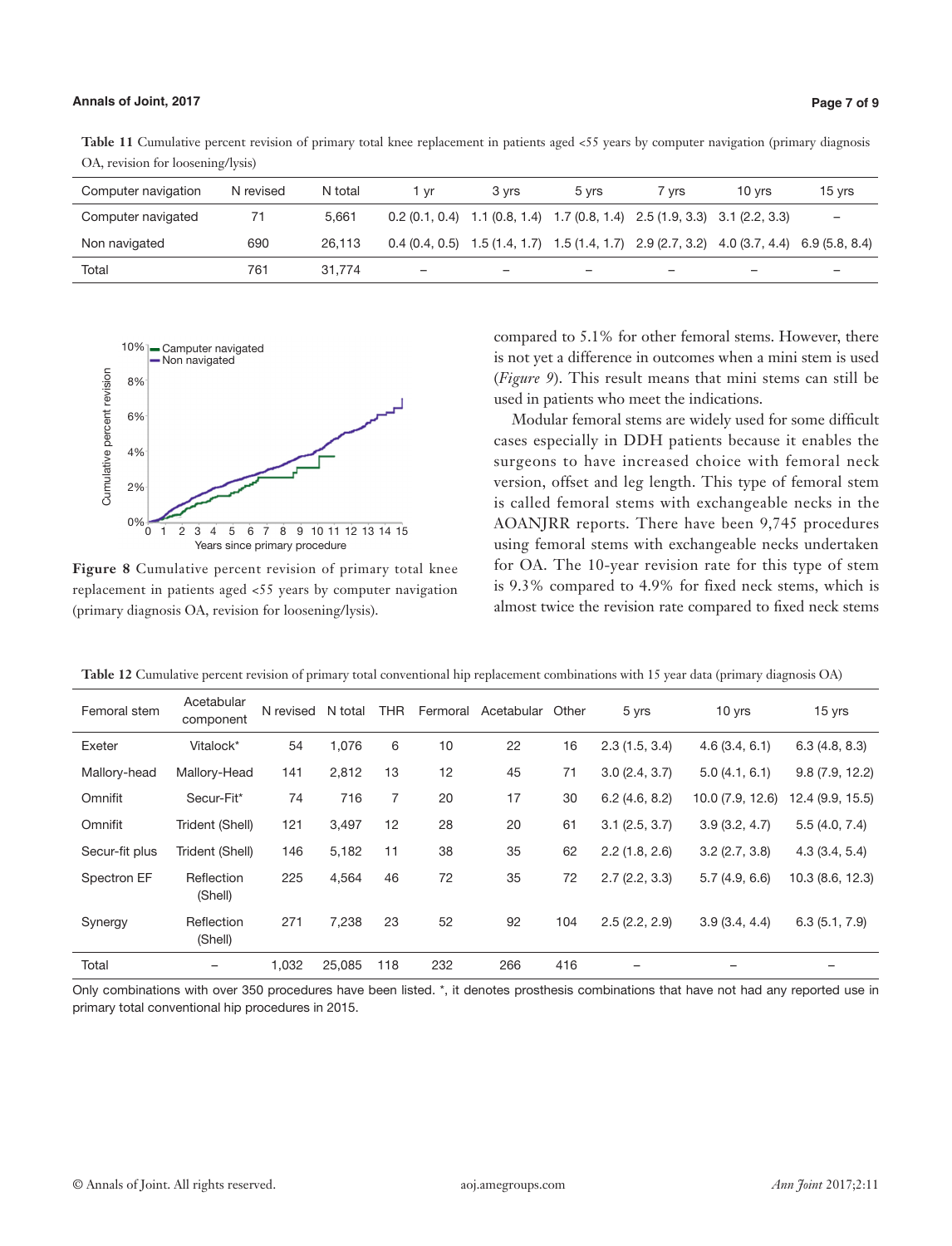**Table 13** Cumulative percent revision of primary total conventional hip replacement combinations with 10 year data (primary diagnosis OA)

| Femoral<br>component | <b>Tibial</b><br>component | N revised | N total | <b>TKR</b> | Fermoral Tibial |                | Other | 5 yrs            | 10 yrs        | 15 yrs           |
|----------------------|----------------------------|-----------|---------|------------|-----------------|----------------|-------|------------------|---------------|------------------|
| <b>AGC</b>           | <b>AGC</b>                 | 222       | 5,020   | 79         | 4               | 24             | 115   | $3.1$ (2.6, 3.6) | 4.8(4.2, 5.6) | 7.7(6.3, 9.3)    |
| Advantim             | Advantim*                  | 54        | 1,454   | 22         | 3               | 3              | 26    | 3.1(2.3, 4.2)    | 4.7(3.5, 6.2) | 5.4(3.9, 7.3)    |
| Duracon              | Duracon*                   | 977       | 19,830  | 227        | 29              | 65             | 656   | 3.4(3.2, 3.7)    | 4.9(4.6, 5.3) | 6.8(6.3, 7.5)    |
| Genesis II CR        | Genesis II                 | 678       | 19,727  | 133        | 46              | 42             | 457   | 3.4(3.1, 3.7)    | 4.6(4.2, 5.0) | 5.7(5.0, 6.5)    |
| Genesis II CR        | Profix Mobile*             | 89        | 1,209   | 33         | 9               | $\overline{7}$ | 40    | 5.3(4.2, 6.8)    | 7.4(5.9, 9.2) | 10.6 (8.4, 13.4) |
| Kinemax plus         | Kinemas Plus*              | 102       | 1,815   | 55         | 3               | 5              | 39    | 3.2(2.4, 4.1)    | 4.6(3.7, 5.7) | 7.9(6.4, 9.8)    |
| LCS CR               | <b>LCS</b>                 | 540       | 8,290   | 215        | 23              | 83             | 219   | 4.4(4.0, 4.9)    | 6.2(5.7, 6.8) | 7.9(7.2, 8.7)    |
| Natural Knee II      | Natural Knee II            | 334       | 6,443   | 124        | 8               | 58             | 144   | 2.8(2.4, 3.3)    | 5.5(4.9, 6.2) | 10.1 (8.6, 11.9) |
| Nexgen CR            | Nexgen                     | 308       | 10,726  | 94         | 12              | 30             | 172   | 2.0(1.7, 2.3)    | 3.0(2.7, 3.4) | 4.5(3.8, 5.4)    |
| Nexgen LPS           | Nexgen                     | 266       | 6,416   | 62         | 17              | 30             | 157   | $3.2$ (2.8, 3.7) | 5.0(4.4, 5.7) | 5.8(5.1, 6.7)    |
| PFC sigma CR         | PFC Sigma                  | 532       | 21,660  | 111        | 41              | 45             | 335   | 2.4(2.2, 2.6)    | 3.5(3.1, 3.8) | 5.0(4.2, 5.9)    |
| Profix               | Profix*                    | 252       | 5,370   | 52         | 13              | 18             | 169   | 3.7(3.2, 2.6)    | 5.1(4.5, 5.8) | 5.4(4.7, 6.2)    |
| Scorpio CR           | Series 7000                | 462       | 10,880  | 112        | 22              | 39             | 289   | 3.4(3.1, 3.8)    | 5.2(4.7, 5.7) | 6.4(5.7, 7.2)    |
| Scorpio PS           | Series 7000                | 285       | 4,659   | 92         | $\overline{7}$  | 58             | 128   | 4.7(4.1, 5.4)    | 7.0(6.2, 7.9) | 11.5 (8.8, 14.8) |
| Total                |                            | 5,101     | 123,499 | 1,411      | 237             | 507            | 2,946 |                  |               |                  |

Only combinations with over 350 procedures have been listed. \*, it denotes prosthesis combinations that have not had any reported use in primary total knee procedures in 2015.



**Figure 9** Cumulative percent revision of primary total conventional hip replacement by stem type (primary diagnosis OA).

(*Table 14, Figure 10*). These results indicate that we should use these types of stems cautiously unless it is necessary.

We have analyzed the results that we find interesting, and the analysis and interpretations are based on our personal understanding and clinical experience. There are more details in the annual report, we strongly recommend all our readers to check the results that they find interesting and try to find the answers or references to their clinical questions. We are also happy to answer any questions or discuss variations in interpretation of the AOANJRR reports.

### Acknowledgements

None.

**Table 14** Cumulative percent revision of primary total conventional hip replacement by type of femoral neck (primary diagnosis OA)

| Femoral neck | N revised | N total | 1 vr                     | 3 vrs         | 5 vrs                    | 7 vrs          | 10 vrs                   | 15 vrs         |
|--------------|-----------|---------|--------------------------|---------------|--------------------------|----------------|--------------------------|----------------|
| Exchangeable | 635       | 9.745   | 2.8(2.5, 3.1)            | 4.6(4.1, 5.0) | 6.2(5.7, 6.8)            | 7.9 (7.3, 8.6) | 9.3(8.5, 10.2)           | -              |
| Fixed        | 9.397     | 282.820 | 1.5(1.4, 1.5)            | 2.3(2.2, 2.4) | 3.0(2.9, 3.0)            | 3.7(3.6, 3.8)  | 4.9(4.8, 5.1)            | 7.8 (7.5, 8.2) |
| Total        | 10.032    | 292.565 | $\overline{\phantom{0}}$ | -             | $\overline{\phantom{0}}$ | -              | $\overline{\phantom{0}}$ | -              |